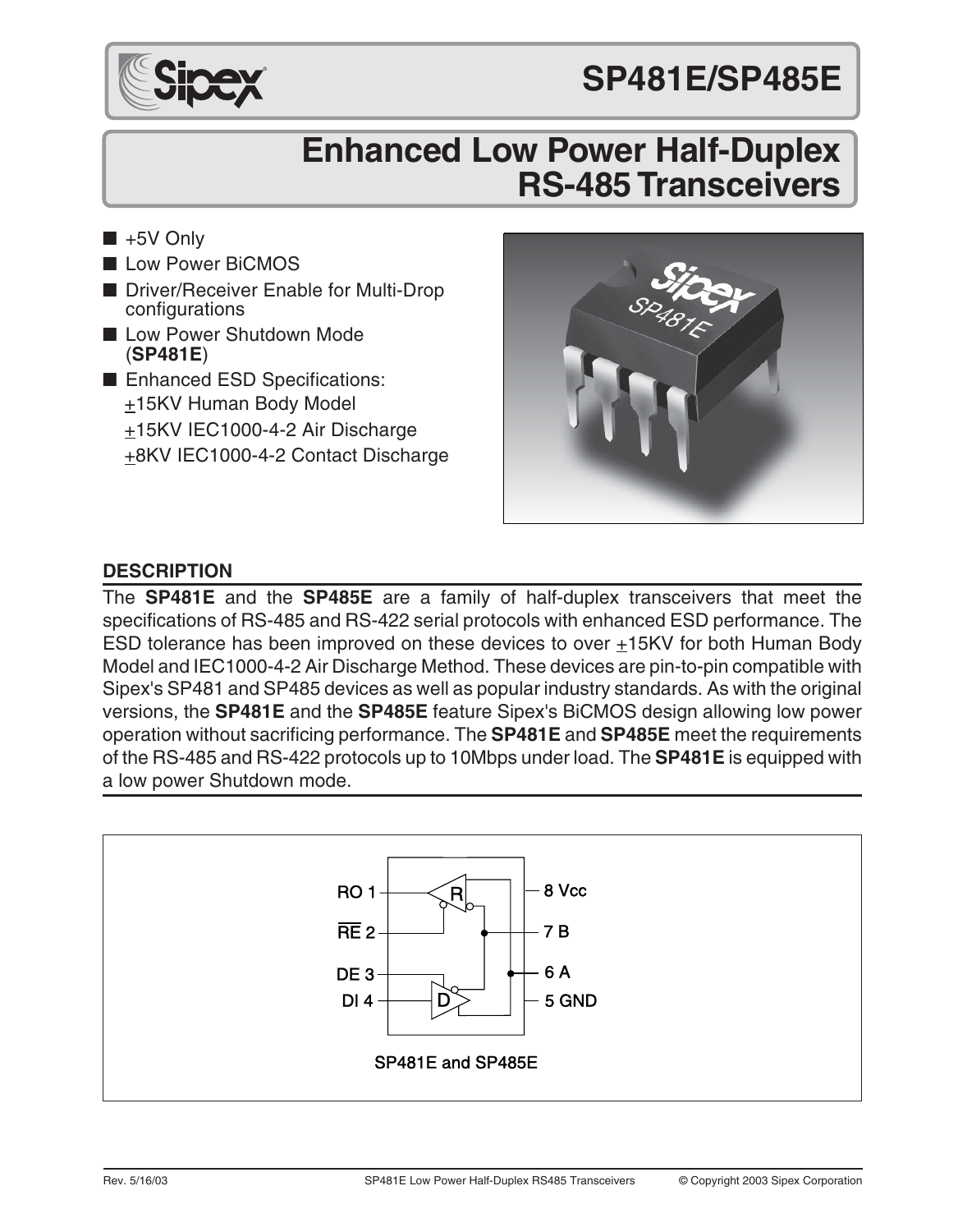#### **ABSOLUTE MAXIMUM RATINGS**

These are stress ratings only and functional operation of the device at these ratings or any other above those indicated in the operation sections of the specifications below is not implied. Exposure to absolute maximum rating conditions for extended periods of time may affect reliability. VCC............................................................................................................+7V Input Voltages Logic........................................................-0.3V to (VCC+0.5V)

| ה |  |
|---|--|
|   |  |
|   |  |
|   |  |
|   |  |

| <b>Output Voltages</b>                          |  |
|-------------------------------------------------|--|
|                                                 |  |
|                                                 |  |
|                                                 |  |
|                                                 |  |
| Power Dissipation per Package                   |  |
| 8-pin NSOIC (derate 6.60mW/°C above +70°C)550mW |  |
| 8-pin PDIP (derate 11.8mW/°C above +70°C)1000mW |  |

#### **SPECIFICATIONS**

 $T_{MN}$  to  $T_{MAX}$  and  $V_{CC} = 5V \pm 5%$  unless otherwise noted.

| <b>PARAMETERS</b>                                              | MIN.       | TYP. | MAX.                       | <b>UNITS</b>   | <b>CONDITIONS</b>                                                                                                      |
|----------------------------------------------------------------|------------|------|----------------------------|----------------|------------------------------------------------------------------------------------------------------------------------|
| SP481E/SP485E DRIVER<br><b>DC Characteristics</b>              |            |      |                            |                |                                                                                                                        |
| Differential Output Voltage                                    | <b>GND</b> |      | $V_{\rm CC}$               | Volts          | Unloaded; $R = \infty$ ; see Figure 1                                                                                  |
| Differential Output Voltage                                    | 2          |      | $V_{CC}$                   | Volts          | with load; $R = 50\Omega$ ; (RS-422);<br>see Figure 1                                                                  |
| Differential Output Voltage                                    | 1.5        |      | $\mathsf{V}_{\mathsf{CC}}$ | Volts          | with load; $R = 27\Omega$ ; (RS-485); see Figure 1                                                                     |
| Change in Magnitude of Driver                                  |            |      |                            |                |                                                                                                                        |
| Differential Output Voltage for<br><b>Complimentary States</b> |            |      | 0.2                        | Volts          | $R = 27\Omega$ or $R = 50\Omega$ ; see Figure 1                                                                        |
| <b>Driver Common-Mode</b>                                      |            |      |                            |                |                                                                                                                        |
| Output Voltage<br>Input High Voltage                           | 2.0        |      | 3                          | Volts<br>Volts | $R = 27\Omega$ or $R = 50\Omega$ ; see Figure 1<br>Applies to DE, DI, RE                                               |
| Input Low Voltage                                              |            |      | 0.8                        | Volts          | Applies to DE, DI, RE                                                                                                  |
| Input Current<br><b>Driver Short-Circuit Current</b>           |            |      | ±10                        | μA             | Applies to DE, DI, RE                                                                                                  |
| $V_{OUT} = HIGH$                                               |            |      | ±250                       | mA             | $-7V \le V_{O} \le +12V$                                                                                               |
| $V_{OUT} = LOW$                                                |            |      | ±250                       | mA             | $-7V \le V_0 \le +12V$                                                                                                 |
| SP481E/SP485E DRIVER<br><b>AC Characteristics</b>              |            |      |                            |                |                                                                                                                        |
| Maximum Data Rate                                              | 10         |      |                            | <b>Mbps</b>    | $\overline{\text{RE}}$ = 5V, DE = 5V; $\overline{\text{R}}_{\text{DIFF}}$ = 54 $\Omega$ ,                              |
|                                                                |            |      |                            |                | $C_{11} = C_{12} = 100pF$                                                                                              |
| Driver Input to Output                                         | 20         | 30   | 60                         | ns             | $t_{\text{PLH}}$ ; R <sub>DIFF</sub> = 54 $\Omega$ , C <sub>L1</sub> = C <sub>L2</sub> = 100pF;<br>see Figures 3 and 5 |
| Driver Input to Output                                         | 20         | 30   | 80                         | ns             | $t_{PLH}$ ; R <sub>DIFF</sub> = 54 $\Omega$ , C <sub>LI</sub> = C <sub>L2</sub> = 100pF;                               |
| (SP485EMN ONLY)                                                |            |      |                            |                | See Figures 3 and 5                                                                                                    |
| Driver Input to Output                                         | 20         | 30   | 60                         | ns             | $t_{\text{PHL}}$ ; R <sub>DIFF</sub> = 54 $\Omega$ , C <sub>L1</sub> = C <sub>L2</sub> = 100pF;                        |
| Driver Input to Output                                         | 20         | 30   | 80                         | ns             | see Figures 3 and 5<br>$t_{PHL}$ ; R <sub>DIFF</sub> = 54 $\Omega$ , C <sub>L1</sub> = C <sub>L2</sub> = 100pF;        |
| (SP485EMN ONLY)                                                |            |      |                            |                | see Figures 3 and 5                                                                                                    |
| <b>Driver Skew</b>                                             |            | 5    | 10                         | ns             | see Figures 3 and 5.                                                                                                   |
| Driver Rise or Fall Time                                       | 3          | 15   | 40                         | ns             | $t_{SKEW} =   t_{DPLH} - t_{DPHL}  $<br>From 10% to 90%; $R_{\text{DIFF}} = 54\Omega$ ,                                |
|                                                                |            |      |                            |                | $C_{1,1} = C_{1,2} = 100pF$ ; see Figures 3 & 6                                                                        |
| Driver Enable to Output High<br>closed                         |            | 40   | 70                         | ns             | $C_1 = 100$ pF; see Figures 4 & 6; S <sub>2</sub>                                                                      |
| Driver Enable to Output Low                                    |            | 40   | 70                         | ns             | $C_1 = 100pF$ ; see Figures 4 & 6; S <sub>1</sub>                                                                      |
| closed<br>Driver Disable Time from Low                         |            | 40   | 70                         | ns             | $C_1 = 100pF$ ; see Figures 4 & 6; S <sub>1</sub>                                                                      |
| closed                                                         |            |      |                            |                |                                                                                                                        |
| Driver Disable Time from High                                  |            | 40   | 70                         | ns             | $C_1$ = 100pF; see Figures 4 & 6; S <sub>2</sub>                                                                       |
| closed                                                         |            |      |                            |                |                                                                                                                        |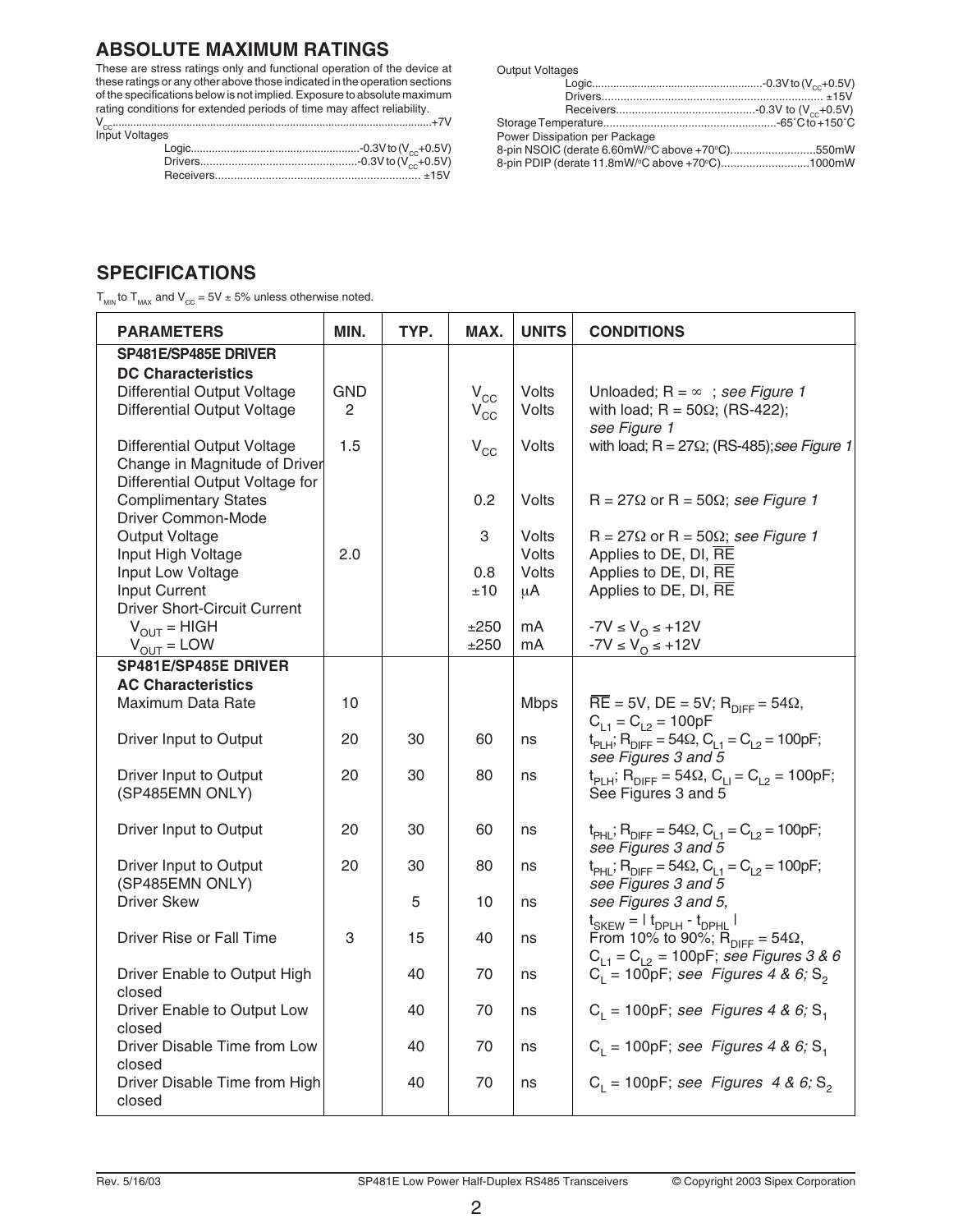## **SPECIFICATIONS** (continued)

 $T_{\text{MIN}}$  to  $T_{\text{MAX}}$  and  $V_{\text{CC}} = 5V \pm 5\%$  unless otherwise noted.

| <b>PARAMETERS</b>                                          | MIN.    | TYP. | MAX.    | <b>UNITS</b> | <b>CONDITIONS</b>                                                         |
|------------------------------------------------------------|---------|------|---------|--------------|---------------------------------------------------------------------------|
| SP481E/SP485E RECEIVER                                     |         |      |         |              |                                                                           |
| <b>DC Characteristics</b>                                  |         |      |         |              |                                                                           |
| Differential Input Threshold                               | $-0.2$  |      | $+0.2$  | Volts        | -7V $\leq$ $V_{\text{CM}}$ $\leq$ +12V                                    |
| Differential Input Threshold                               | $-0.4$  |      | $+0.4$  | Volts        | $-7V \le V_{CM} \le +12V$                                                 |
| (SP485EMN ONLY)                                            |         |      |         |              |                                                                           |
| Input Hysteresis                                           |         | 20   |         | mV           | $V_{CM} = 0V$                                                             |
| Output Voltage High                                        | 3.5     |      |         | Volts        | $I_{\text{O}} = -4 \text{mA}, V_{\text{ID}} = +200 \text{mV}$             |
| Output Voltage Low                                         |         |      | 0.4     | Volts        | $V_{\text{O}} = +4 \text{mA}, V_{\text{ID}} = -200 \text{mV}$             |
| Three-State (High Impedance)                               |         |      |         |              |                                                                           |
| <b>Output Current</b>                                      |         |      | ±1      | μA           | $0.4V \le V_0 \le 2.4V$ ; RE = 5V                                         |
| Input Resistance                                           | 12      | 15   |         | kΩ           | $-7V \le VCM \le +12V$                                                    |
| Input Current (A, B); $V_{IN} = 12V$                       |         |      | +1.0    | mA           | DE = 0V, $V_{CC}$ = 0V or 5.25V, $V_{IN}$ = 12V                           |
| Input Current (A, B); $V_{IN} = -7V$                       |         |      | $-0.8$  | mA           | DE = 0V, $V_{CC} = 0V$ or 5.25V, $V_{IN}'' = -7V$                         |
| <b>Short-Circuit Current</b>                               | 7       |      | 95      | mA           | $0V \leq V_{\Omega} \leq V_{\text{CC}}$                                   |
| <b>SP481E/SP485E RECEIVER</b>                              |         |      |         |              |                                                                           |
| <b>AC Characteristics</b>                                  |         |      |         |              |                                                                           |
| Maximum Data Rate                                          | 10      |      |         | <b>Mbps</b>  | $RE = 0V$ , $DE = 0V$                                                     |
| Receiver Input to Output                                   | 20      | 45   | 100     | ns           | $t_{\text{PLH}}$ ; R <sub>DIFF</sub> = 54 $\Omega$ ,                      |
|                                                            |         |      |         |              | $C_{L1} = C_{L2} = 100pF$ ; Figures 3 & 7                                 |
| Receiver Input to Output                                   | 20      | 45   | 100     | ns           | $t_{PHL}$ ; R <sub>DIFF</sub> = 54 $\Omega$ ,                             |
|                                                            |         |      |         |              | $C_{11} = \tilde{C}_{12}$ = 100pF; Figures 3 & 7                          |
| Diff. Receiver Skew It <sub>pl H</sub> -t <sub>pHI</sub> I |         | 13   |         | ns           | $R_{\text{DIFF}} = 54\Omega$ ; C <sub>L1</sub> = C <sub>L2</sub> = 100pF; |
|                                                            |         |      |         |              | Figures 3 & 7                                                             |
| Receiver Enable to                                         |         |      |         |              |                                                                           |
| Output Low                                                 |         | 45   | 70      | ns           | $C_{BL}$ = 15pF; Figures 2 & 8; S <sub>1</sub> closed                     |
| Receiver Enable to                                         |         |      |         |              |                                                                           |
| Output High                                                |         | 45   | 70      | ns           | $C_{\text{RI}}$ = 15pF; Figures 2 & 8; S <sub>2</sub> closed              |
| Receiver Disable from Low                                  |         | 45   | 70      | ns           | $C_{\text{RI}}$ = 15pF; Figures 2 & 8; S <sub>1</sub> closed              |
| Receiver Disable from High                                 |         | 45   | 70      | ns           | $C_{\text{BI}}$ = 15pF; Figures 2 & 8; S <sub>2</sub> closed              |
| <b>SP481E</b>                                              |         |      |         |              |                                                                           |
| <b>Shutdown Timing</b>                                     |         |      |         |              |                                                                           |
| Time to Shutdown                                           | 50      | 200  | 600     | ns           | $RE = 5V$ , $DE = 0V$                                                     |
| Driver Enable from Shutdown                                |         |      |         |              |                                                                           |
| to Output High                                             |         | 40   | 100     | ns           | $C_{L}$ = 100pF; See Figures 4 & 6; S <sub>2</sub> closed                 |
| Driver Enable from Shutdown                                |         |      |         |              |                                                                           |
| to Output Low                                              |         | 40   | 100     | ns           | $C_1 = 100pF$ ; See Figures 4 & 6; S <sub>1</sub> closed                  |
| Receiver Enable from                                       |         |      |         |              |                                                                           |
| Shutdown to Output High                                    |         | 300  | 1000    | ns           | $C_{L}$ = 15pF; See Figures 2 & 8; S <sub>2</sub> closed                  |
| Receiver Enable from                                       |         |      |         |              |                                                                           |
| Shutdown to Output Low                                     |         | 300  | 1000    | ns           | $C_1 = 15pF$ ; See Figures 2 & 8; S, closed                               |
| <b>POWER REQUIREMENTS</b>                                  |         |      |         |              |                                                                           |
| <b>Supply Voltage</b>                                      | $+4.75$ |      | $+5.25$ | Volts        |                                                                           |
| <b>Supply Current</b>                                      |         |      |         |              |                                                                           |
| SP481E/485E                                                |         |      |         |              |                                                                           |
| No Load                                                    |         | 900  |         | μA           | $RE$ , DI = 0V or $V_{CC}$ ; DE = $V_{CC}$                                |
|                                                            |         | 600  |         | μA           | $RE = 0V$ , DI = 0V or 5V; DE = 0V                                        |
| <b>SP481E</b>                                              |         |      |         |              |                                                                           |
| Shutdown Mode                                              |         |      | 10      | μA           | $DE = 0V$ , RE= $V_{CC}$                                                  |
| ENVIRONMENTAL AND MECHANICAL                               |         |      |         |              |                                                                           |
| <b>Operating Temperature</b>                               |         |      |         |              |                                                                           |
| Commercial (_C_)                                           | 0       |      | $+70$   | $^{\circ}C$  |                                                                           |
| Industrial $($ $E$ )                                       | -40     |      | $+85$   | °C           |                                                                           |
| $(M_$ )                                                    | -40     |      | $+125$  | $^{\circ}$ C |                                                                           |
| Storage Temperature                                        | -65     |      | +150    | °C           |                                                                           |
| Package                                                    |         |      |         |              |                                                                           |
| Plastic DIP (P)                                            |         |      |         |              |                                                                           |
| $NSOIC$ $(M)$                                              |         |      |         |              |                                                                           |

Rev. 5/16/03 SP481E Low Power Half-Duplex RS485 Transceivers © Copyright 2003 Sipex Corporation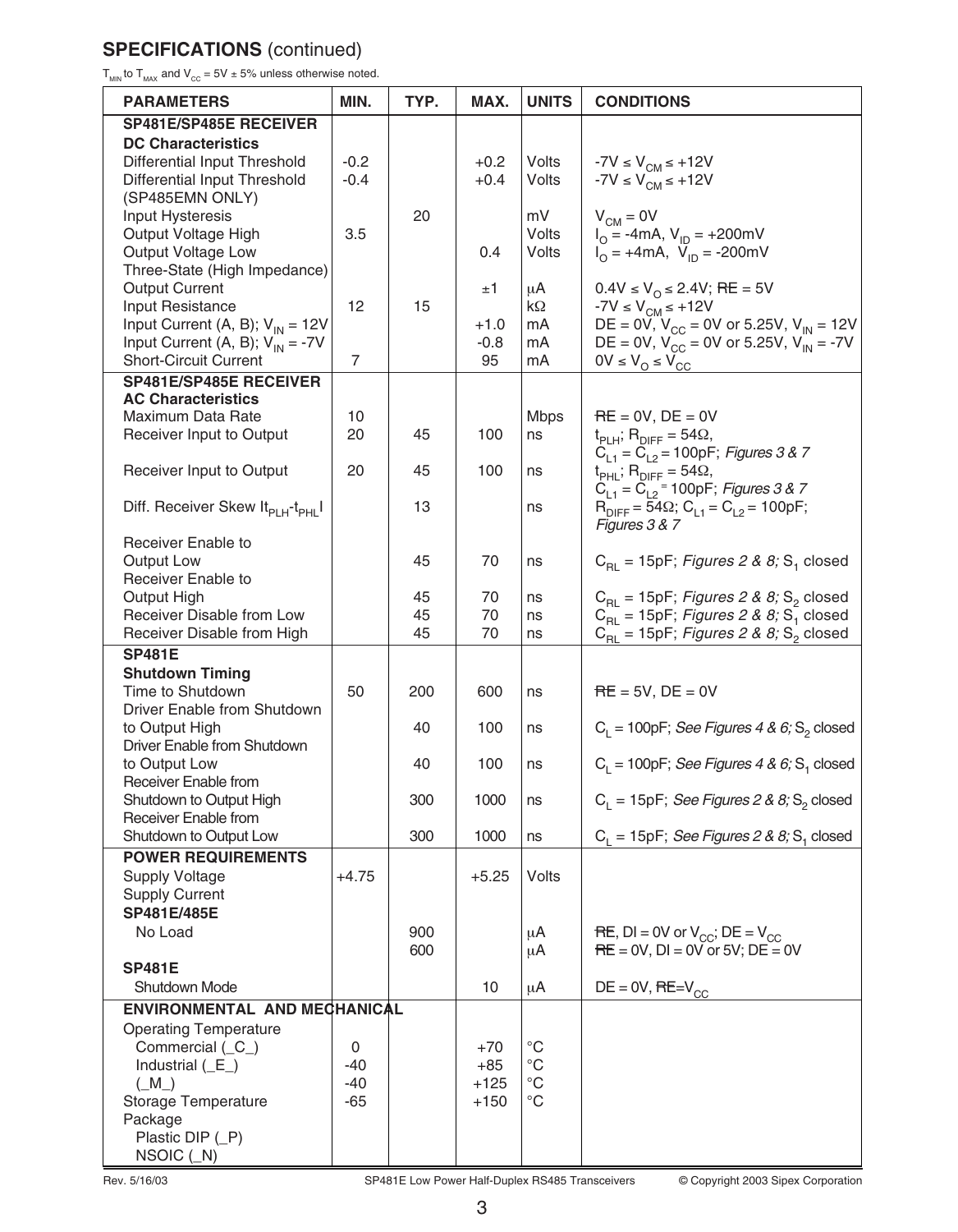





*Figure 3. RS-485 Driver/Receiver Timing Test Circuit Figure 4. RS-485 Driver Timing Test Load #2 Circuit*

#### **PIN FUNCTION**

Pin 1 – RO – Receiver Output.

Pin 2 – RE – Receiver Output Enable Active LOW.

Pin 3 – DE – Driver Output Enable Active HIGH.

Pin 4 – DI – Driver Input.

Pin 5 – GND – Ground Connection.

Pin 6 – A – Driver Output/Receiver Input Non-inverting.

Pin 7 – B – Driver Output/Receiver Input Inverting.

Pin 8 – Vcc – Positive Supply 4.75V<Vcc<5.25V.



*Figure 1. RS-485 Driver DC Test Load Circuit Figure 2. Receiver Timing Test Load Circuit*





*Figure 5. Driver Propagation Delays*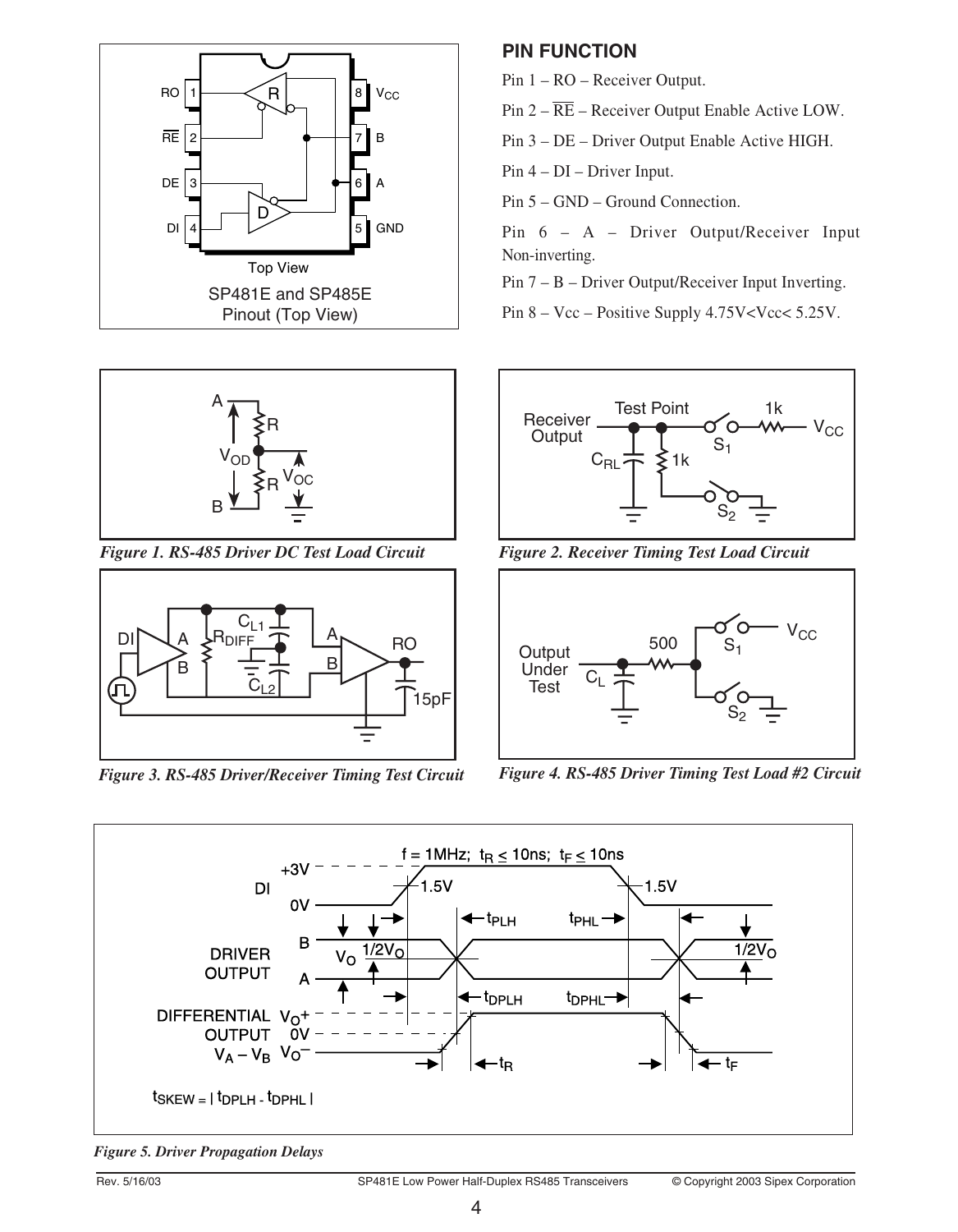|                        | <b>INPUTS</b> |   |                                    | <b>OUTPUTS</b> |    |
|------------------------|---------------|---|------------------------------------|----------------|----|
| $\overline{\text{RE}}$ | DE            |   | <b>LINE</b><br><b>DI CONDITION</b> | B              |    |
| X                      |               |   | No Fault                           |                |    |
| X                      |               |   | No Fault                           |                |    |
| X                      |               | X | X                                  | Z              | Z  |
| X                      |               | Y | Fault                              |                | 7. |

| <b>INPUTS</b> |    |                    | <b>OUTPUTS</b> |
|---------------|----|--------------------|----------------|
| <b>RE</b>     | DE | $A - B$            | R              |
|               |    | $+0.2V$            |                |
|               |    | $-0.2V$            |                |
|               |    | <b>Inputs Open</b> |                |
|               |    |                    | 7              |

*Table 1. Transmit Function Truth Table*





*Figure 6. Driver Enable and Disable Times*



*Figure 7. Receiver Propagation Delays*



*Figure 8. Receiver Enable and Disable Times*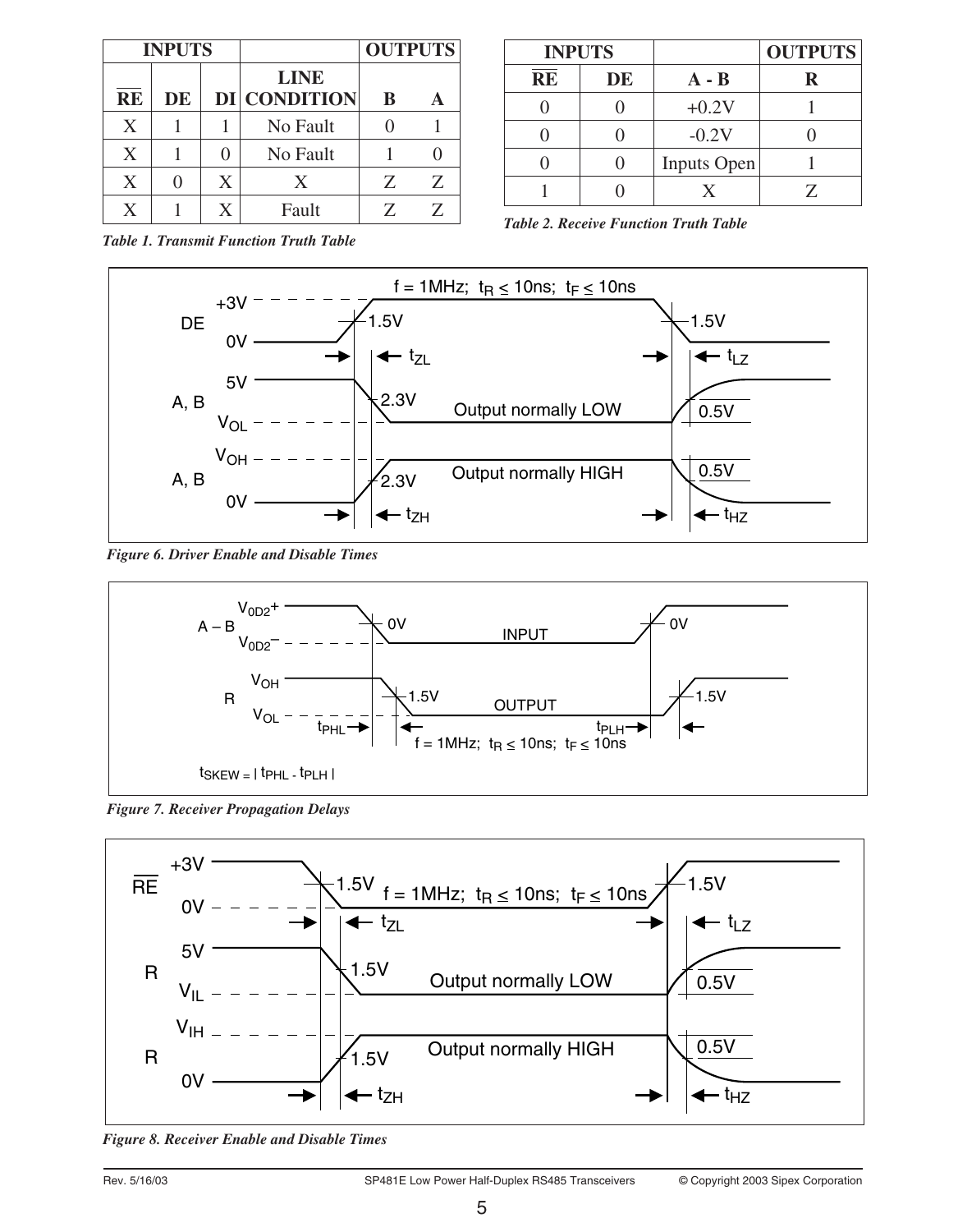#### **DESCRIPTION**

The **SP481E**and **SP485E**are half-duplex differential transceivers that meet the requirements of RS-485 and RS-422. Fabricated with a Sipex proprietary BiCMOS process, all three products require a fraction of the power of older bipolar designs.

The RS-485 standard is ideal for multi-drop applications and for long-distance interfaces. RS-485 allows up to 32 drivers and 32 receivers to be connected to a data bus, making it an ideal choice for multi-drop applications. Since the cabling can be as long as 4,000 feet, RS-485 transceivers are equipped with a wide (-7V to +12V) common mode range to accommodate ground potential differences. Because RS-485 is a differential interface, data is virtually immune to noise in the transmission line.

#### **Drivers**

The driver outputs of the **SP481E** and **SP485E** are differential outputs meeting the RS-485 and RS-422 standards. The typical voltage output swing with no load will be 0 Volts to +5 Volts. With worst case loading of  $54\Omega$  across the differential outputs, the drivers can maintain greater than 1.5V voltage levels. The drivers of the **SP481E**, and **SP485E** have an enable control line which is active HIGH. A logic HIGH on DE (pin 3) will enable the differential driver outputs. A logic LOW on DE (pin 3) will tri-state the driver outputs.

The transmitters of the **SP481E** and **SP485E** will operate up to at least 10Mbps.

### **Receivers**

The **SP481E** and **SP485E** receivers have differential inputs with an input sensitivity as low as ±200mV. Input impedance of the receivers is typically 15kΩ (12kΩ minimum). A wide common mode range of -7V to +12V allows for large ground potential differences between systems. The receivers of the **SP481E** and **SP485E** have a tri-state enable control pin. A logic LOW on RE (pin 2) will enable the receiver, a logic HIGH on  $\overline{\text{RE}}$  (pin 2) will disable the receiver.

The receiver for the **SP481E** and **SP485E** will operate up to at least 10Mbps. The receiver for each of the two devices is equipped with the fail-safe feature. Fail-safe guarantees that the receiver output will be in a HIGH state when the input is left unconnected.

#### **Shutdown Mode SP481E**

The **SP481E**is equipped with a Shutdown mode. To enable the Shutdown state, both the driver and receiver must be disabled simultaneously. A logic LOW on DE (pin 3) and a logic HIGH on RE (pin 2) will put the **SP481E** into Shutdown mode. In Shutdown, supply current will drop to typically 1µA.

#### **ESD TOLERANCE**

The **SP481E** Family incorporates ruggedized ESD cells on all driver output and receiver input pins. The ESD structure is improved over our previous family for more rugged applications and environments sensitive to electro-static discharges and associated transients. The improved ESD tolerance is at least  $\pm 15kV$  without damage nor latch-up.

There are different methods of ESD testing applied:

> a) MIL-STD-883, Method 3015.7 b) IEC1000-4-2 Air-Discharge c) IEC1000-4-2 Direct Contact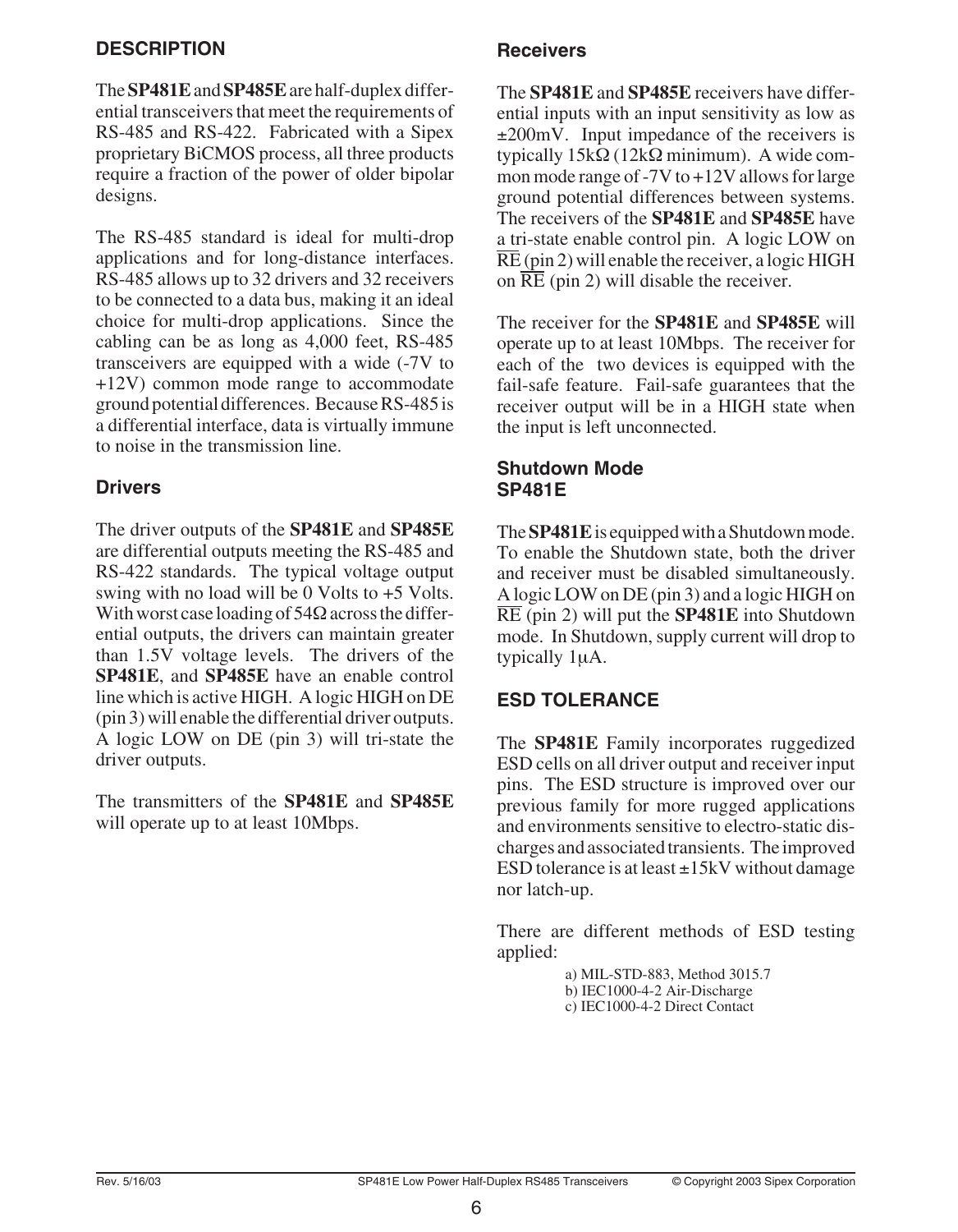The Human Body Model has been the generally accepted ESD testing method for semiconductors. This method is also specified in MIL-STD-883, Method 3015.7 for ESD testing. The premise of this ESD test is to simulate the human body's potential to store electro-static energy and discharge it to an integrated circuit. The simulation is performed by using a test model as shown in *Figure 7*. This method will test the IC's capability to withstand an ESD transient during normal handling such as in manufacturing areas where the ICs tend to be handled frequently.

The IEC-1000-4-2, formerly IEC801-2, is generally used for testing ESD on equipment and

systems. For system manufacturers, they must guarantee a certain amount of ESD protection since the system itself is exposed to the outside environment and human presence. The premise with IEC1000-4-2 is that the system is required to withstand an amount of static electricity when ESD is applied to points and surfaces of the equipment that are accessible to personnel during normal usage. The transceiver IC receives most of the ESD current when the ESD source is applied to the connector pins. The test circuit for IEC1000-4-2 is shown on *Figure 8*. There are two methods within IEC1000-4-2, the Air Discharge method and the Contact Discharge method.



*Figure 7. ESD Test Circuit for Human Body Model*



*Figure 8. ESD Test Circuit for IEC1000-4-2*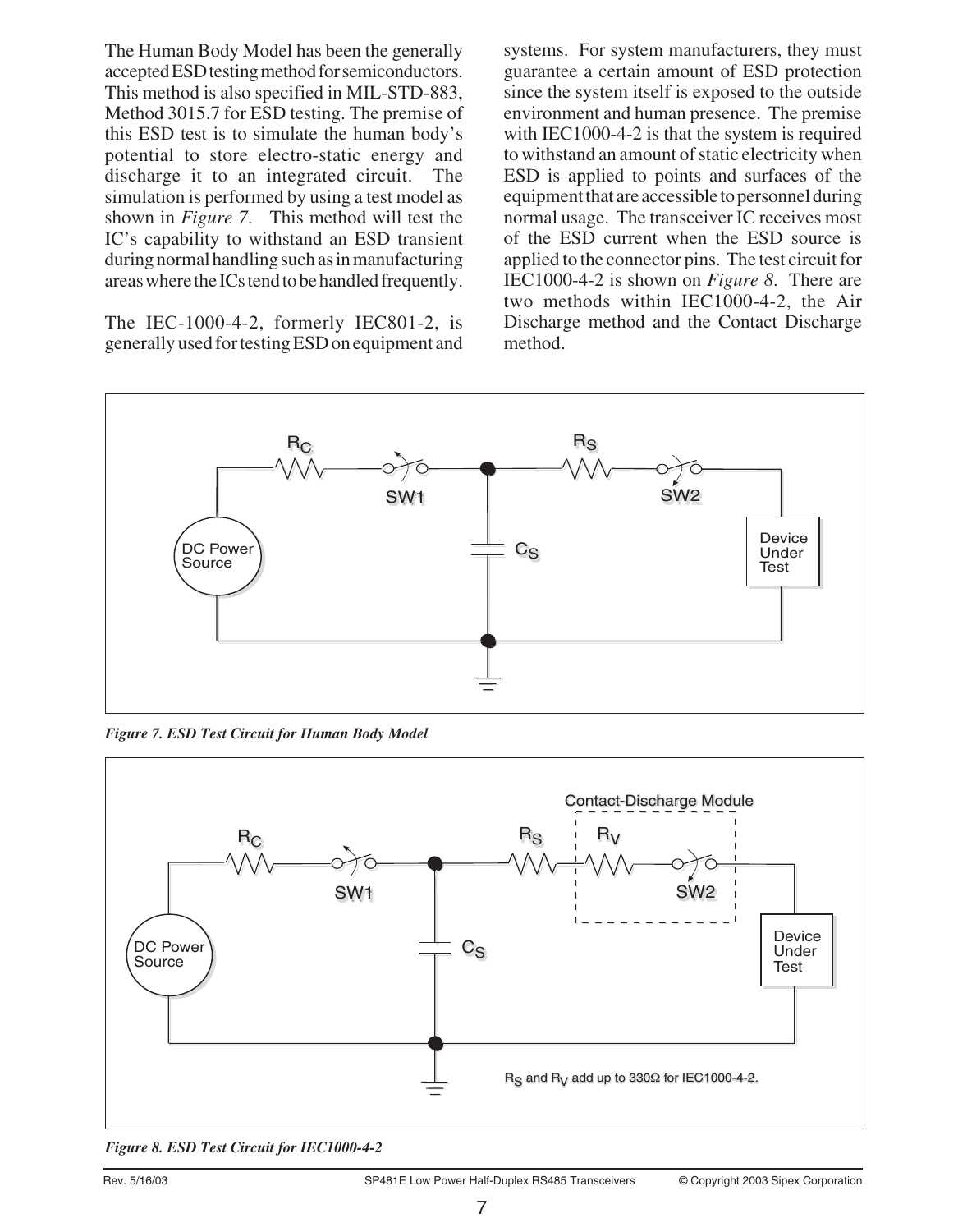With the Air Discharge Method, an ESD voltage is applied to the equipment under test (EUT) through air. This simulates an electrically charged person ready to connect a cable onto the rear of the system only to find an unpleasant zap just before the person touches the back panel. The high energy potential on the person discharges through an arcing path to the rear panel of the system before he or she even touches the system. This energy, whether discharged directly or through air, is predominantly a function of the discharge current rather than the discharge voltage. Variables with an air discharge such as approach speed of the object carrying the ESD potential to the system and humidity will tend to change the discharge current. For example, the rise time of the discharge current varies with the approach speed.

The Contact Discharge Method applies the ESD current directly to the EUT. This method was devised to reduce the unpredictability of the ESD arc. The discharge current rise time is constant since the energy is directly transferred without the air-gap arc. In situations such as hand held systems, the ESD charge can be directly discharged to the equipment from a person already holding the equipment. The current is transferred on to the keypad or the serial port of the equipment directly and then travels through the PCB and finally to the IC.

The circuit model in *Figures 7* and *8* represent the typical ESD testing circuit used for all three methods. The  $C_S$  is initially charged with the DC power supply when the first switch (SW1) is on. Now that the capacitor is charged, the second switch (SW2) is on while SW1 switches off. The



*Figure 9. ESD Test Waveform for IEC1000-4-2*

voltage stored in the capacitor is then applied through  $R<sub>S</sub>$ , the current limiting resistor, onto the device under test (DUT). In ESD tests, the SW2 switch is pulsed so that the device under test receives a duration of voltage.

For the Human Body Model, the current limiting resistor  $(R_s)$  and the source capacitor  $(C_s)$  are  $1.5k\Omega$  an  $100pF$ , respectively. For IEC-1000-4-2, the current limiting resistor  $(R<sub>s</sub>)$  and the source capacitor ( $C_s$ ) are 330 $\Omega$  an 150pF, respectively.

The higher  $C_s$  value and lower  $R_s$  value in the IEC1000-4-2 model are more stringent than the Human Body Model. The larger storage capacitor injects a higher voltage to the test point when SW2 is switched on. The lower current limiting resistor increases the current charge onto the test point.

| <b>SP481E, SP485E</b>                    | <b>HUMAN BODY</b> | <b>IEC1000-4-2</b>   |                       |       |  |  |
|------------------------------------------|-------------------|----------------------|-----------------------|-------|--|--|
| <b>FAMILY</b>                            | <b>MODEL</b>      | <b>Air Discharge</b> | <b>Direct Contact</b> | Level |  |  |
| <b>Driver Outputs</b><br>Receiver Inputs | ±15kV<br>±15kV    | ±15kV<br>±15kV       | ±8kV<br>±8kV          |       |  |  |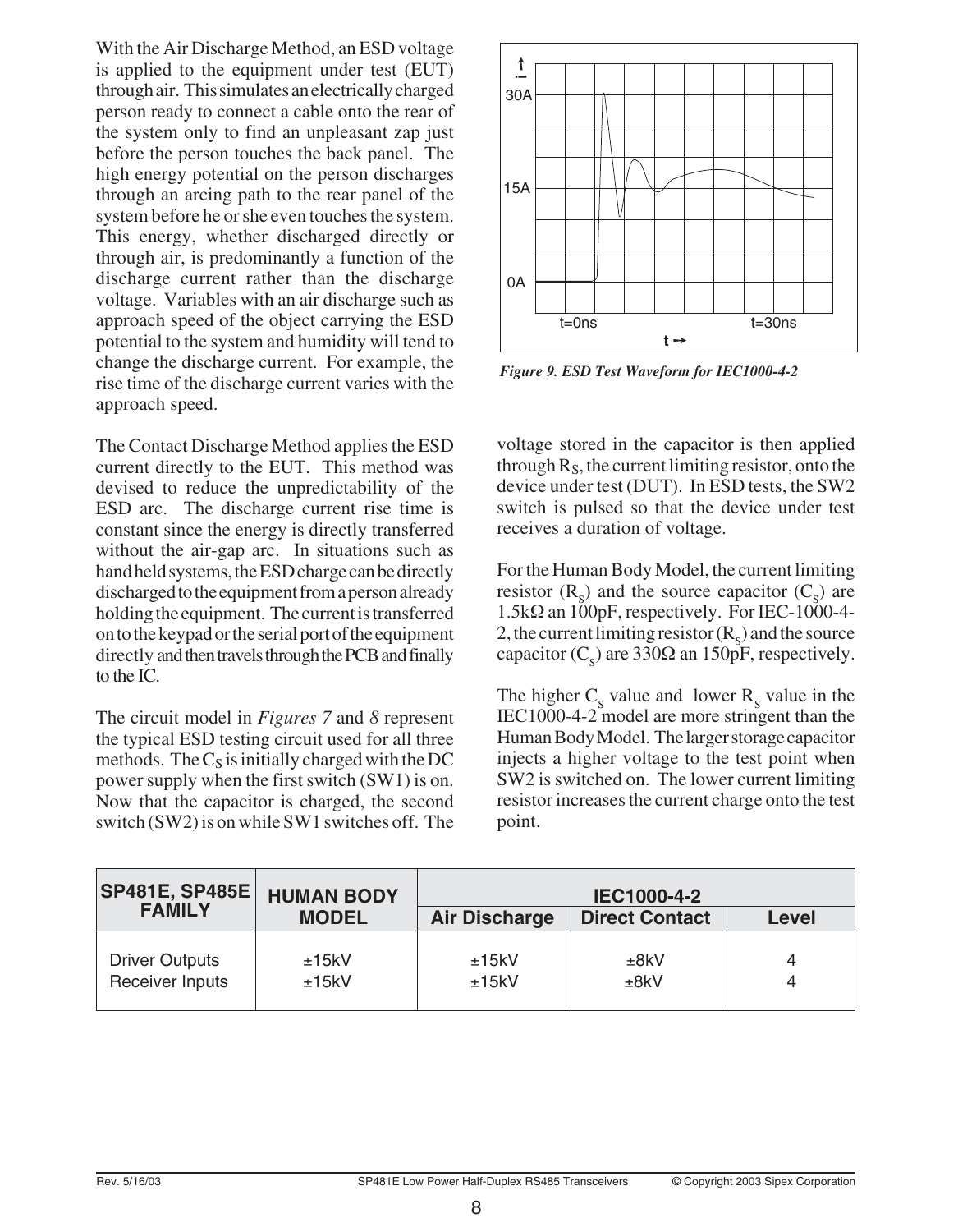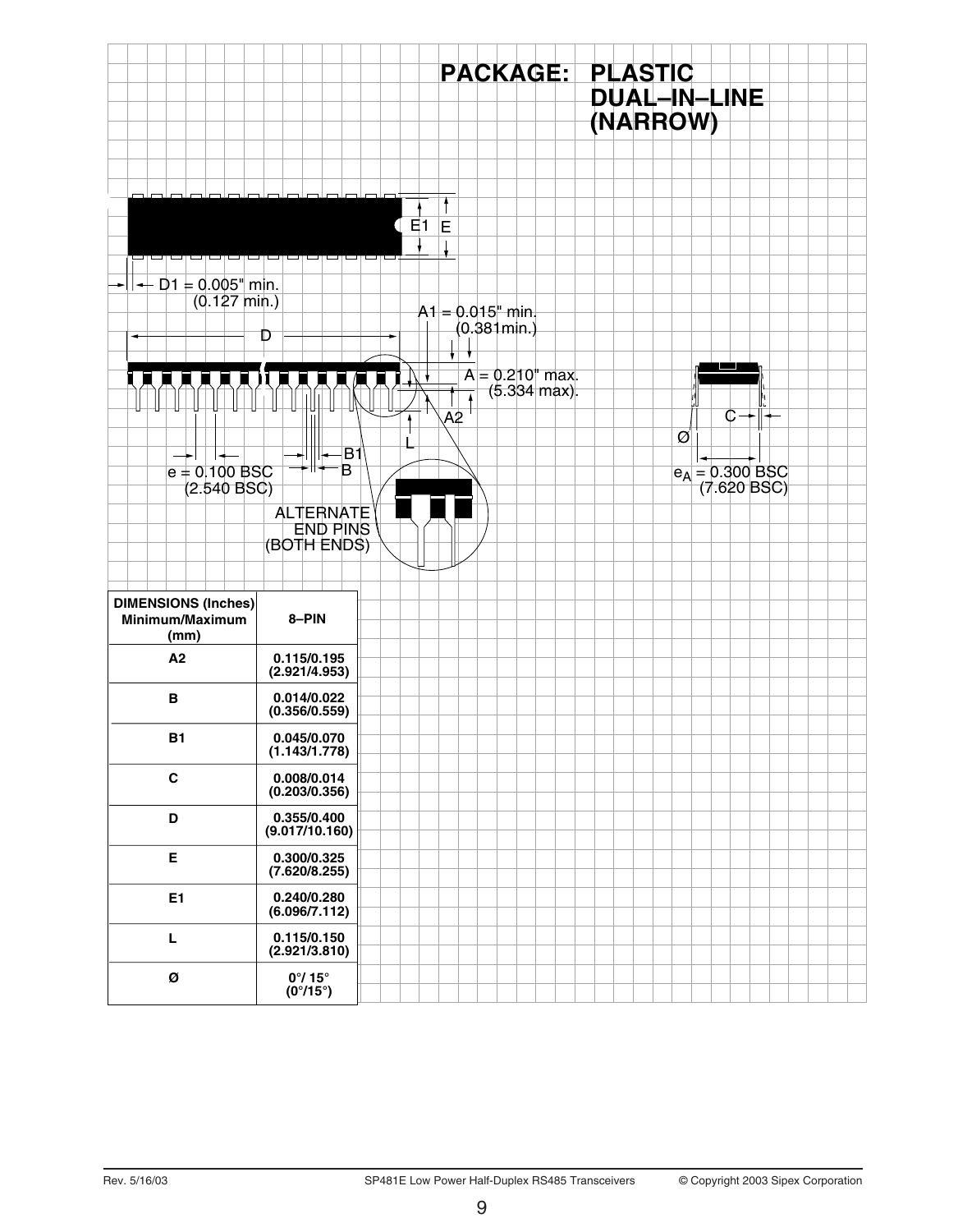